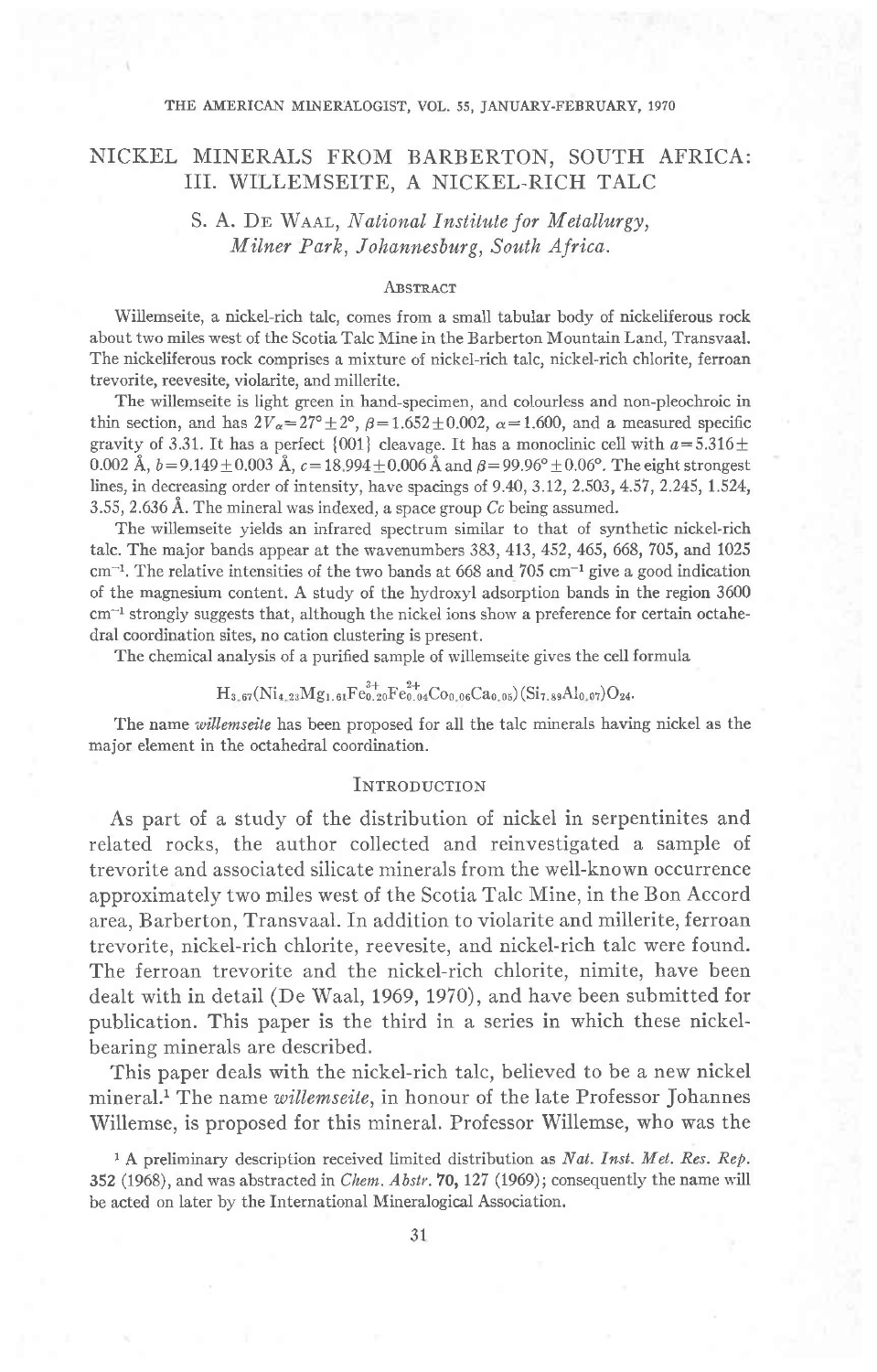head of the Department of Geology at the University of Pretoria, was a well-known authority on layered mafic intrusions and, in particular, on the Bushveld Igneous Complex.

### FIELD RELATIONS AND PETROGRAPHY OF THE NICKEL ORE

The nickel ore under discussion was first reported by Trevor (Partridge, 1944) in 1920. According to the South African Geological Survey (1959), the ore constitutes a tabular body two feet long and is probably a contact deposit along the junction of the Moodie's quartzite and the ultramafic rocks of the Jamestown Igneous Suite. Furthermore, it is stated that the major minerals are nepouite and trevorite. Nepouite was not found, however, in the samples available for the present investigation.

In hand-specimen, the nickel ore has a greenish-grey  $(5G6/1)$  appearance on a fresh surface (Rock Color Chart Committee, 1963). The colour, however, tends to be somewhat mottled owing to the patchy distribution of ferroan trevorite in the green silicates. This latter phenomenon strongly simulates brecciation.

In thin section, the rock consists of clusters of minute opaque grains embedded in the willemseite. The nimite forms irregular veins in the talc and opaque ore.

The grain size of the ferroan trevorite varies considerably-from about 0.5 mm to less than 10  $\mu$ m in diameter. Polished sections further revealed the presence of violarite and millerite. The violarite is intergranular to the ferroan trevorite whereas the other sulphide appears as minute inclusions in the ferroan trevorite. The amount of sulphide varies markedly from one hand-specimen to another.

Secondary alteration of the ore is manifested by the formation of opal and moderate greenish-yellow  $(10Y7/4)$  reevesite in druses. These minerals have been mildlv stained bv iron oxide, and small amounts of goethite are present.

#### EXPERIMENTAL METHODS

The experimental methods used in this paper are in all respects similar to those already described in a paper on nimite (De Waal, 1970).

The infrared absorption spectrum of the willemseite was run on a Perkin-Elmer model 521 grating-type infrared spectrometer. For this spectrometer an accuracy of  $0.5 \text{ cm}^{-1}$  is claimed. For the detailed work in the hydroxyl stretching region, the absorption bands of the willemseite were standardized against the water-vapour band at  $3656.3 \text{ cm}^{-1}$ .

#### **RESULTS**

The physical and optical properties of willemseite are provided in Table 1. fn the same table are given some data on the 'green silicate,' after Partridge (1944). The poor correlation of the two sets of data indicates that the optical data presented by Partridge are a combination of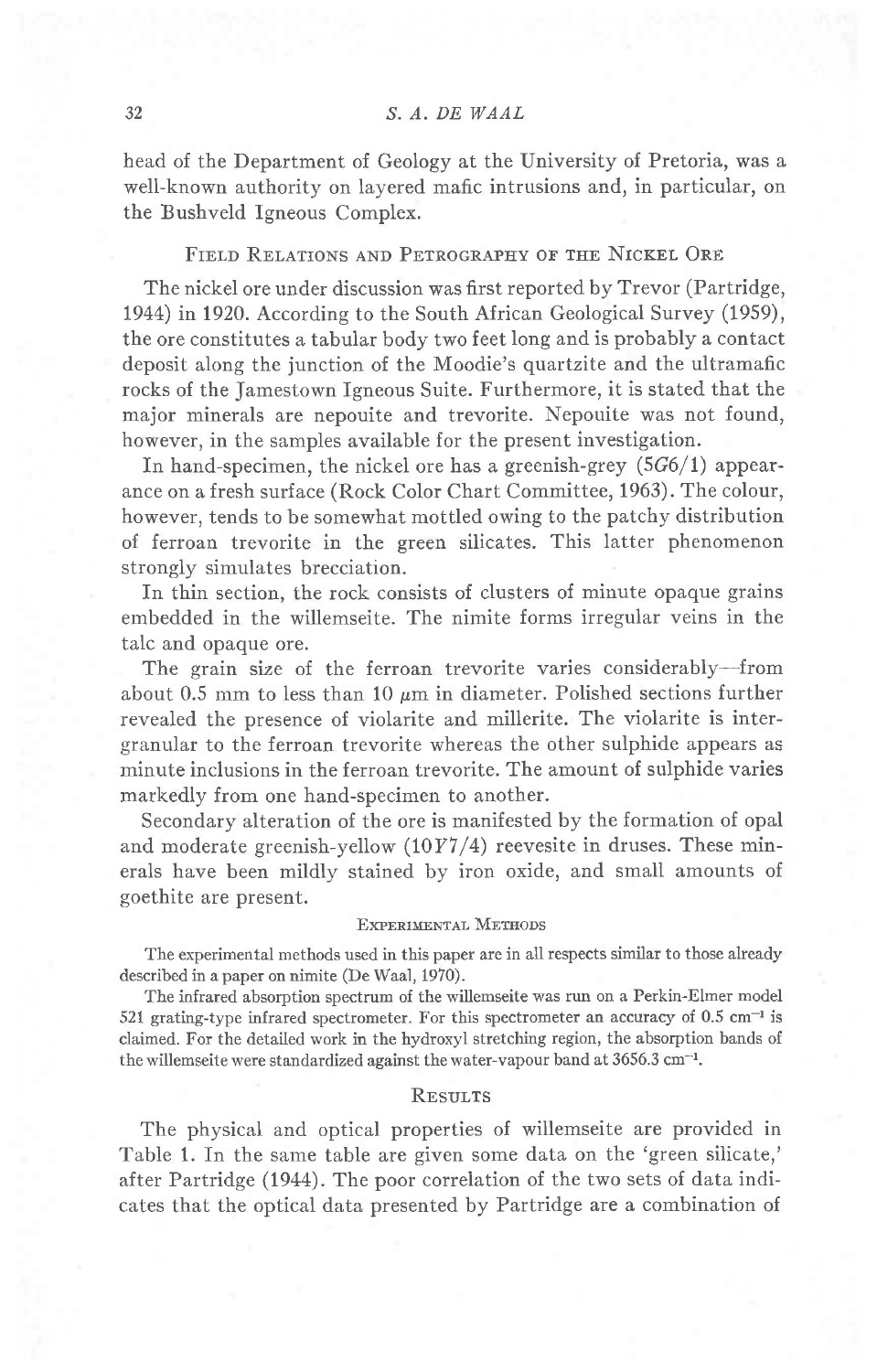|                                                   | Willemseite                                                                                                                                                                                                          | 'Green silicate'                                      |  |
|---------------------------------------------------|----------------------------------------------------------------------------------------------------------------------------------------------------------------------------------------------------------------------|-------------------------------------------------------|--|
| Colour                                            | Light green $(5G7/4)$<br>Colourless and nonpleochroic in thin section                                                                                                                                                | Dark to<br>apple green                                |  |
| Mohs' hardness<br>Cleavage<br>Optical axial angle | 2<br>$\{001\}$ perfect<br>$2V_{\alpha} = 27^{\circ} + 2^{\circ}$                                                                                                                                                     | $2 - 2\frac{1}{2}$<br>$2V_a = 14^{\circ} + 2^{\circ}$ |  |
| Specific gravity                                  | Berman balance: 3.281 (1)<br>Clerici cell: $3.31(1)$<br>Calculated: 3.348<br>(adsorbed water not considered)                                                                                                         |                                                       |  |
| Refractive index                                  | $\beta = 1.652 \pm 0.002$<br>$\alpha = 1.600$<br>[y is close to $\beta$ and calculated to be 1.655]                                                                                                                  |                                                       |  |
| Cell constants                                    | $a = 5.316 \pm 0.002$ Å<br>$b = 9.149 + 0.003$ Å<br>$\epsilon = 18.994 + 0.006$ Å<br>$\alpha = 90.00^{\circ}$<br>$\beta = 99.96^{\circ} + 0.06^{\circ}$<br>$\gamma = 90.00^{\circ}$<br>Volume = $909.85 \text{ Å}^3$ |                                                       |  |

### TABLE 1. OPTICAL AND PHYSICAL PROPERTIES OF WILLEMSEITE COMPARED WITH THOSE OF THE 'GREEN SILICATE,' AFTER PARTRIDGE

the optical properties of the willemseite and those of nimite, a nickel-rich chlorite (De Waal, 1970).

The values of specific gravity cited for the willemseite show quite a variation, and this phenomenon will be discussed later.

The chemical composition of the willemseite is very close to that of minnesotaite (Table 2), except that the iron is replaced by nickel.

X-ray diffraction data for willemseite are presented in Table 3.

The infrared spectrum of willemseite in the region from 300 to 800  $cm^{-1}$  is shown in Figure 1. The absorption band of the same mineral in the region of  $1000 \text{ cm}^{-1}$  is shown in Figure 2. To a high degree, both these spectra correspond with the same spectra of synthesized nickel-rich talc  $(Figure 3)$ .

Of special interest are the intensity ratios of the two absorption bands at 668 and 705 cm<sup>-1</sup>. These two bands, according to Stubican and Roy (1961) and Wilkens and Ito (1967), give a good indication of the nickelmagnesium ratio in the talc structure. Both these pairs of investigators worked on synthesized material, and the relevant findings of Stubican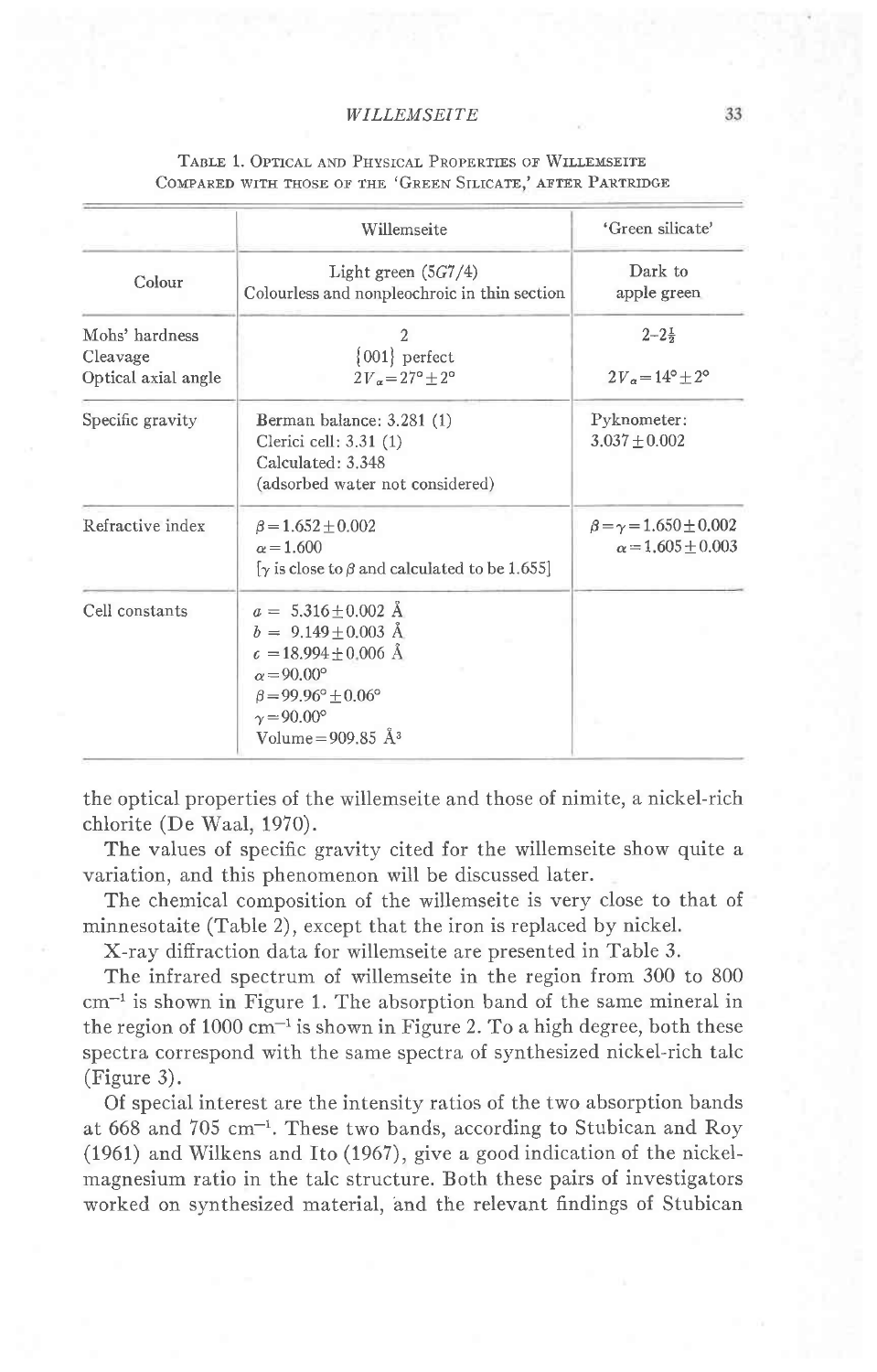#### S. A. DE WAAL

|    |                                | Willemseite <sup>a</sup> | Minnesotaiteb   |  |  |  |
|----|--------------------------------|--------------------------|-----------------|--|--|--|
|    | SiO <sub>2</sub>               | 51.83                    | 51.29           |  |  |  |
|    | TiO <sub>2</sub>               |                          | 0.04            |  |  |  |
|    | $Al_2O_3$                      | 0.38                     | 0.61            |  |  |  |
|    | Fe <sub>2</sub> O <sub>3</sub> | 1.77                     | 2.00            |  |  |  |
|    | FeO                            | 0.31                     | 33.66           |  |  |  |
|    | Ni0                            | 34.55                    |                 |  |  |  |
|    | MnO                            | 0.00                     | 0.12            |  |  |  |
|    | MgO                            | 7.09                     | 6.26            |  |  |  |
|    | CoO                            | 0.46                     |                 |  |  |  |
|    | CaO                            | 0.28                     | 0.00            |  |  |  |
|    | Na <sub>2</sub> O              |                          | 0.08            |  |  |  |
|    | $K_2O$                         |                          | 0.03            |  |  |  |
|    | $H_2O^+$                       | 3.61                     | 5.54            |  |  |  |
|    | $H_2O^-$                       | 0.05                     | 0.24            |  |  |  |
|    | Total                          | 100.33                   | 99.87           |  |  |  |
|    |                                | Number of ions per       |                 |  |  |  |
|    |                                | 24(O, OH)                | 20(O) and 4(OH) |  |  |  |
|    | $\rm Si$                       | 7.890                    | 7.874           |  |  |  |
|    |                                | 7.96                     | 7.95            |  |  |  |
|    | Al                             | 0.068                    | 0.074           |  |  |  |
|    | $Fe3+$                         | 0.203                    | 0.231           |  |  |  |
|    | $Fe2+$                         | 0.040                    | 4.323           |  |  |  |
|    | Ni                             | 4.230                    |                 |  |  |  |
| Mn |                                | 0.000                    | 0.016           |  |  |  |
|    | Mg                             | 1.609                    | 1.432           |  |  |  |
|    |                                | 6.18°                    | 6.00            |  |  |  |
|    | Co                             | 0.056                    |                 |  |  |  |
|    | Ca                             | 0.046                    |                 |  |  |  |
|    | Na                             |                          | 0.024           |  |  |  |
|    | $\mathbbm{K}$                  |                          | 0.006           |  |  |  |
|    | (OH)                           | 3.67                     | 4.00            |  |  |  |

#### TABLE 2. THE CHEMICAL DATA FOR WILLEMSEITE, COMPARED WITH THOSE OF MINNESOTAITE

a Analyst: Analytical Chemistry Division, National Institute for Metallurgy.

<sup>b</sup> After Deer, Howie, and Zussman (1962).

<sup>e</sup> See Discussion ('Unit-Cell Formula').

and Roy are presented in Figure 3a and 3b. From these data it can be deduced that, when the two absorption bands (in the region of approximately 700 cm<sup>-1</sup>) have equal intensities, the nickel-magnesium ratio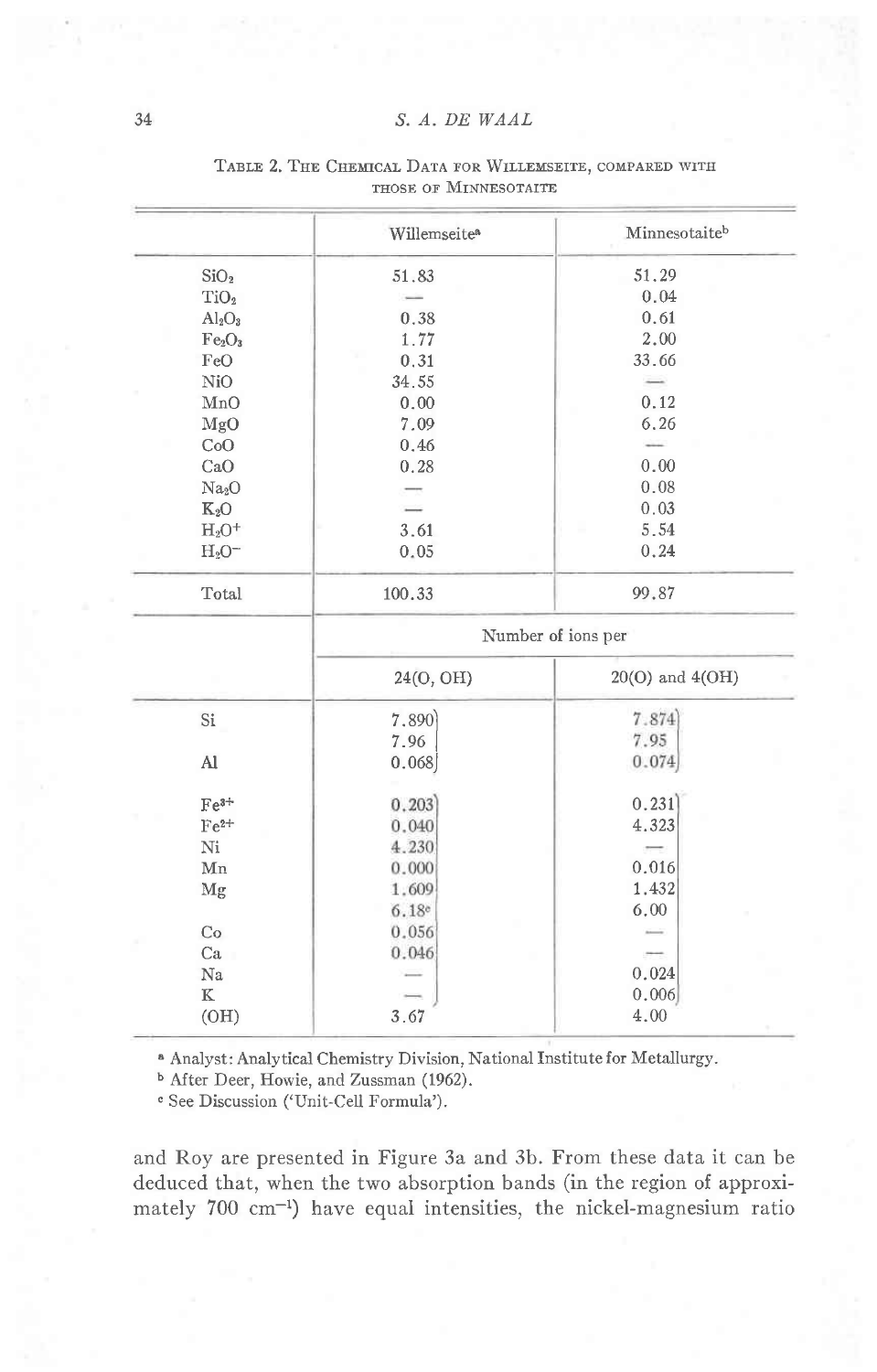| $\rm I$        | hkl              | $d$ (meas)<br>А | $d$ (calc)<br>А | $\boldsymbol{I}$ | hkl              | $d$ (meas)<br>А | $d$ (calc)<br>Α |
|----------------|------------------|-----------------|-----------------|------------------|------------------|-----------------|-----------------|
| 100            | 002              | 9.40            | 9.36            | $\overline{2}$   | 241              | 1.700           | 1.698           |
| $\leq$ 1       | 004              | 4.68            | 4.68            | $\mathfrak{2}$   | 208              | 1.609           | 1.611           |
| 16             | 020              | 4.57            | 4.57            | 2B               | 0.0.12           | 1.560           | 1.559           |
| 3              | 114              | 3.55            | 3.53            | 7                | 060              | 1.524           | 1.525           |
| 28             | 006              | 3.12            | 3.12            |                  | 1.3.11           | 1.488           | 1.489           |
| $\mathfrak{Z}$ | 130              | 2.636           | 2.635           | 3                | 247              | 1.379           | 1.378           |
| 3              | 132              | 2.599           | 2.596           | $\overline{2}$   | 0.0.14           | 1.336           | 1.336           |
| 23             | $13\overline{3}$ | 2.503           | 2.507           | 3                | 260              | 1.318           | 1.318           |
| 1              | 008              | 2.338           | 2.339           | $\overline{2}$   | 262              | 1.289           | 1.290           |
| 8              | $13\overline{5}$ | 2.245           | 2.249           | 1                | 424              | 1.270           | 1.269           |
| $\sqrt{2}$     | 117              | 2.165           | 2.166           | $\overline{2}$   | $42\overline{5}$ | 1.257           | 1.258           |
| 3              | 028              | 2.085           | 2.082           | 2B               | 0.0.16           | 1.170           | 1.169           |
|                | 137(2)           | 1.957           |                 | 1                | $28\overline{1}$ | 1.051           | 1.051           |
| $\leq$ 1       | 0.0.10           | 1.873           | 1.871           | 1                | 0.0.18           | 1.039           | 1.039           |
| 1              | 242              | 1.729           | 1,729           | 3                |                  | 0.9938          |                 |

TABLE 3, X-RAY-DIFFRACTION DATA FOR WILLEMSEITE

would be slightly higher than 2 to 1. This, in fact, is in close correspondence with the findings on the willemseite, if it is taken into account that the willemseite also accommodates small amounts of cobalt, iron, and calcium that were most probably not present in the synthesized talc minerals. The intensity ratio of these two peaks therefore gives a good indication of the magnesium content of the willemseite.

The hydroxyl stretching vibrations of the willemseite in the region from  $3600$  to  $3700$  cm<sup>-1</sup> yielded further valuable information on the grouping of cations round the hydroxyl group. It has been shown by Vedder (1964), Wilkens (1967), and Wilkens and Ito (1967), that, in this region, the hydroxyl stretching fundamental peak for talc can split into as many as four peaks, depending on the degree of substitution of the magnesium in the octahedral layer by other divalent ions such as iron, nickel, and cobalt. Furthermore, it is known that the substitution of silicon by aluminium in the tetrahedral layer causes the hydroxyl dipole to tilt with respect to the layering of the sheet-like minerals. When all the octahedral sites are occupied by magnesium and all the tetrahedral sites by silicon, this hydroxyl dipole is perpendicular to the layering.

The willemseite yielded altogether four bands of hydroxyl stretching vibrations (Table 4, Figure 4). The relative intensities of these absorption bands, which are relatively sharp  $(\Delta v_2^1 = 5 \text{ cm}^{-1})$ , are very close to the ratio predicted by the formula of Vedder, a random distribution of the ions in the octahedral sites being assumed:  $N_A$ :  $N_B$ :  $N_C$ :  $N_D$ : :1:3x/1-x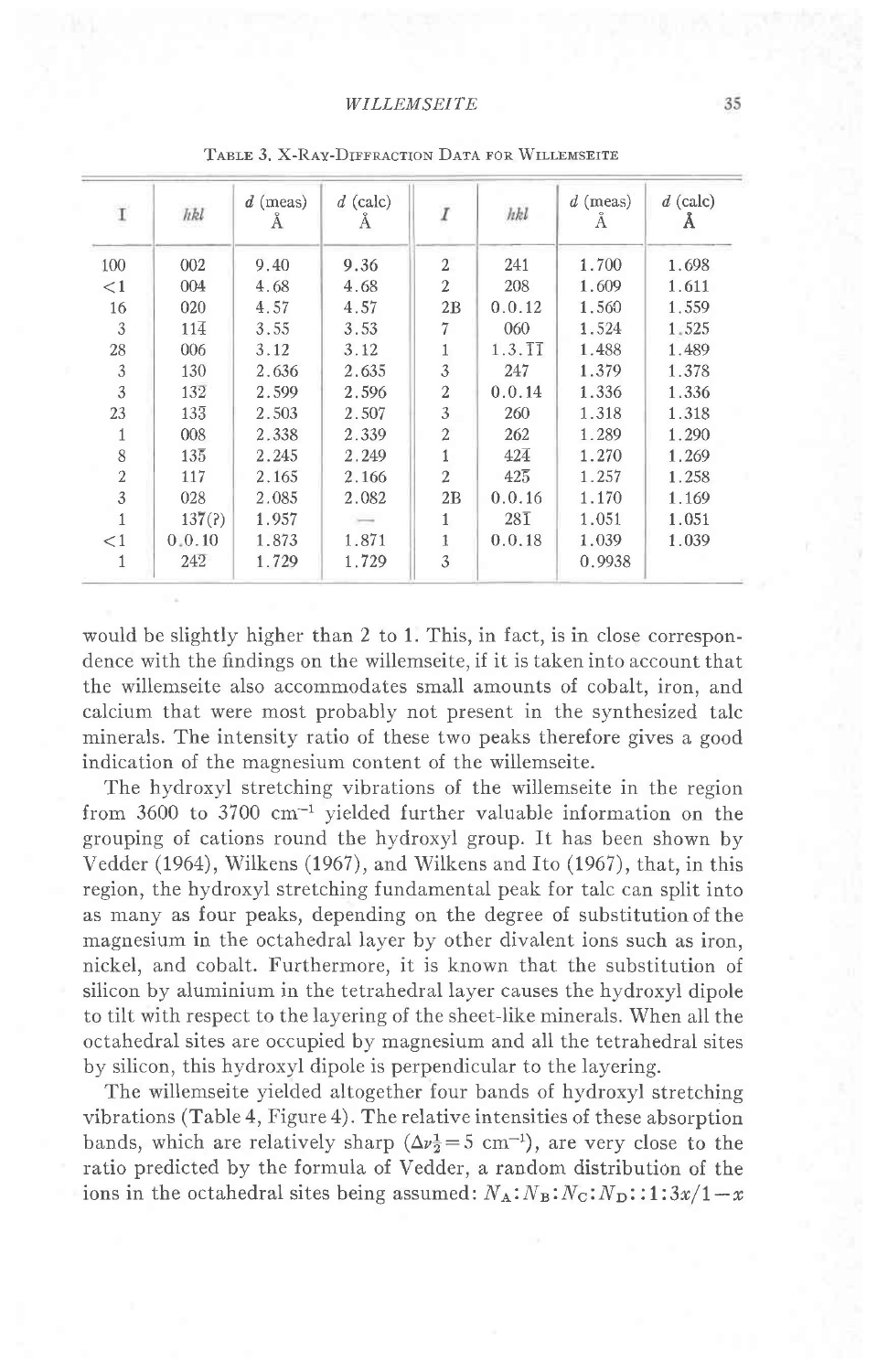WAVENUMBEP, cm-'



WAVELENGTH , MICRONS

FIG. 1. Infrared spectrum of willemseite in the region 300 cm<sup>-1</sup> to 800 cm<sup>-1</sup>. :  $3x^2/(1-x)^2$ :  $x^3/(1-x)^3$  where  $(1-x)$  = magnesium concentration and  $x=$  concentration of replacing divalent ions. The observed deviations of the predicted and measured intensities may have different reasons, one

of which is cation clustering. This will be discussed in due course.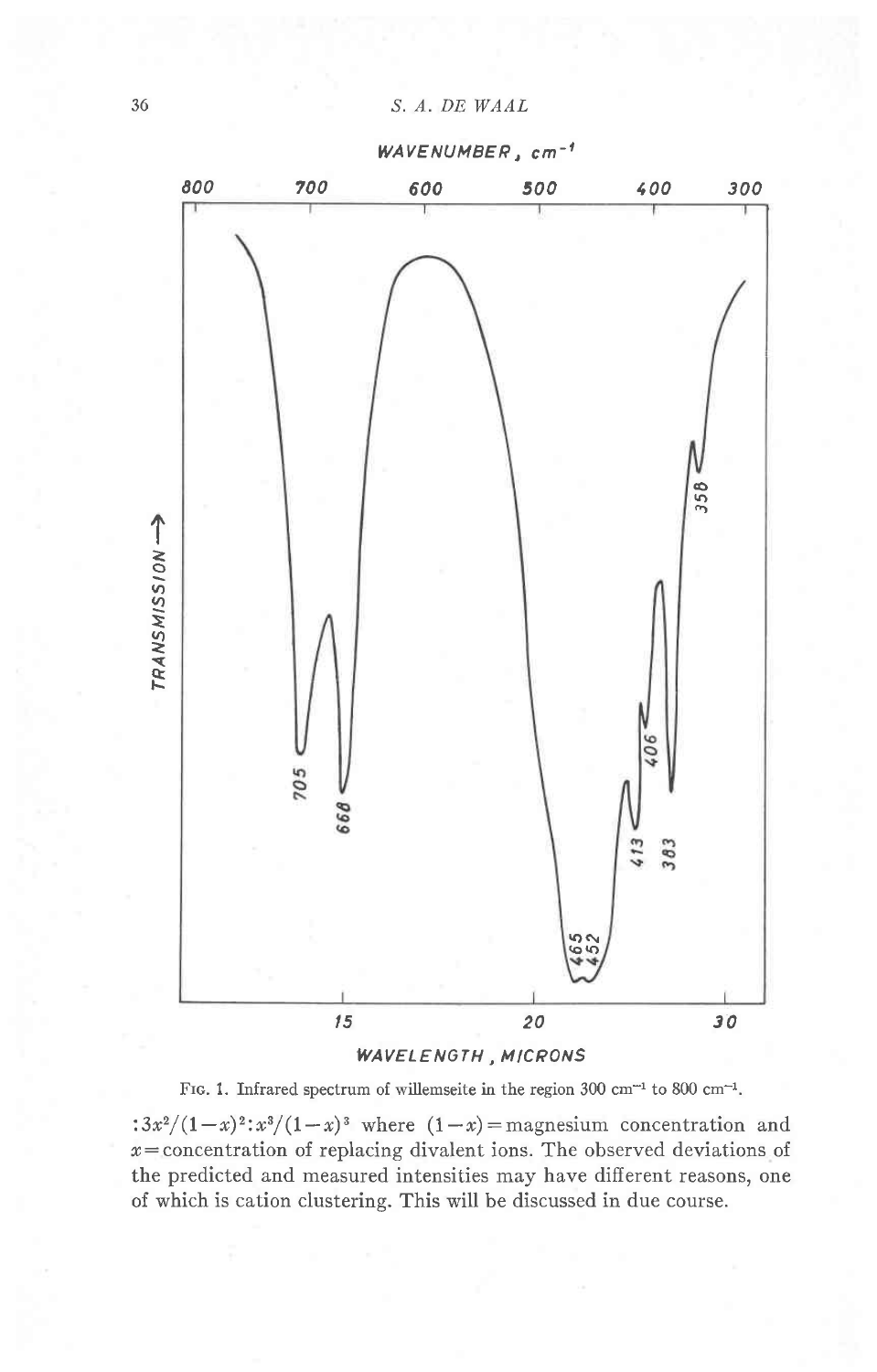

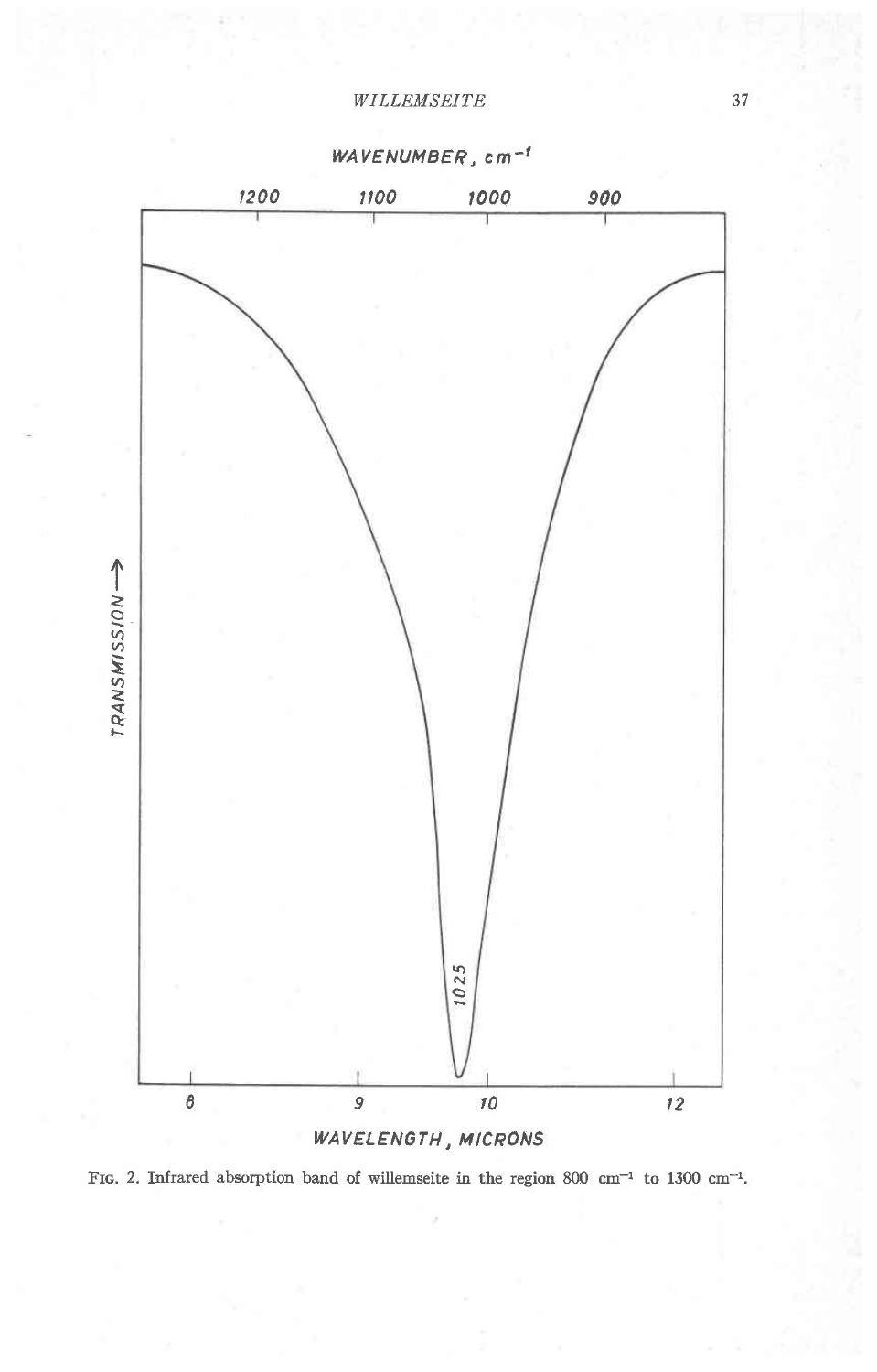A study of Table 4 makes it evident that the magnesium concentration of the willemseite, as predicted by the infrared method, differs from the analysed value by only one percent. This illustrates the usefulness of this method in mineralogy.

#### **DISCUSSION**

The Name 'Willemseite.' From the data presented in this paper, it is obvious that a distinct talc mineral is being discussed. Nickel-rich talc, to the author's knowledge, has not previously been described as a natural mineral, although it is rather easily synthesized.



FIG. 3. Infrared spectra of synthetic talcs. (a) The region 600 cm<sup>-1</sup> to 800 cm<sup>-1</sup>, for  $Mg_2Ni$  talc (full line) and  $MgNi_2$  talc (dotted line). (b) Ni talc in the region 400 cm<sup>-1</sup> to 800  $cm^{-1}$ . (c) The region 800 cm<sup>-1</sup> to 1500 cm<sup>-1</sup> (after Stubican and Roy, 1961).

The name willemseite is proposed for all talc minerals in which nickel is the major element in the octahedral coordination. In this way, also, the author wishes to honour the name of a dedicated mineralogist and petrologist, Professor Johannes Willemse.

Specific Gravity. In Table 1, three values of the specific gravity of the willemseite are listed. The determination with the Berman balance had a relatively high reproducibility, but the value of 3.281 obtained by it is obviously very low when it is compared with the value of 3.348 calculated from the unit-cell formula and cell volume. The values obtained with the Clerici ceII had a lower reproducibility. However, the value of 3.31 obtained with it is considered more accurate than the 3.281 obtained with the Berman balance. This result illustrates once again the extreme dificulty in the determination of the specific gravities of platy minerals. The fine grain size of the willemseite obviously provides a great deal of oppor-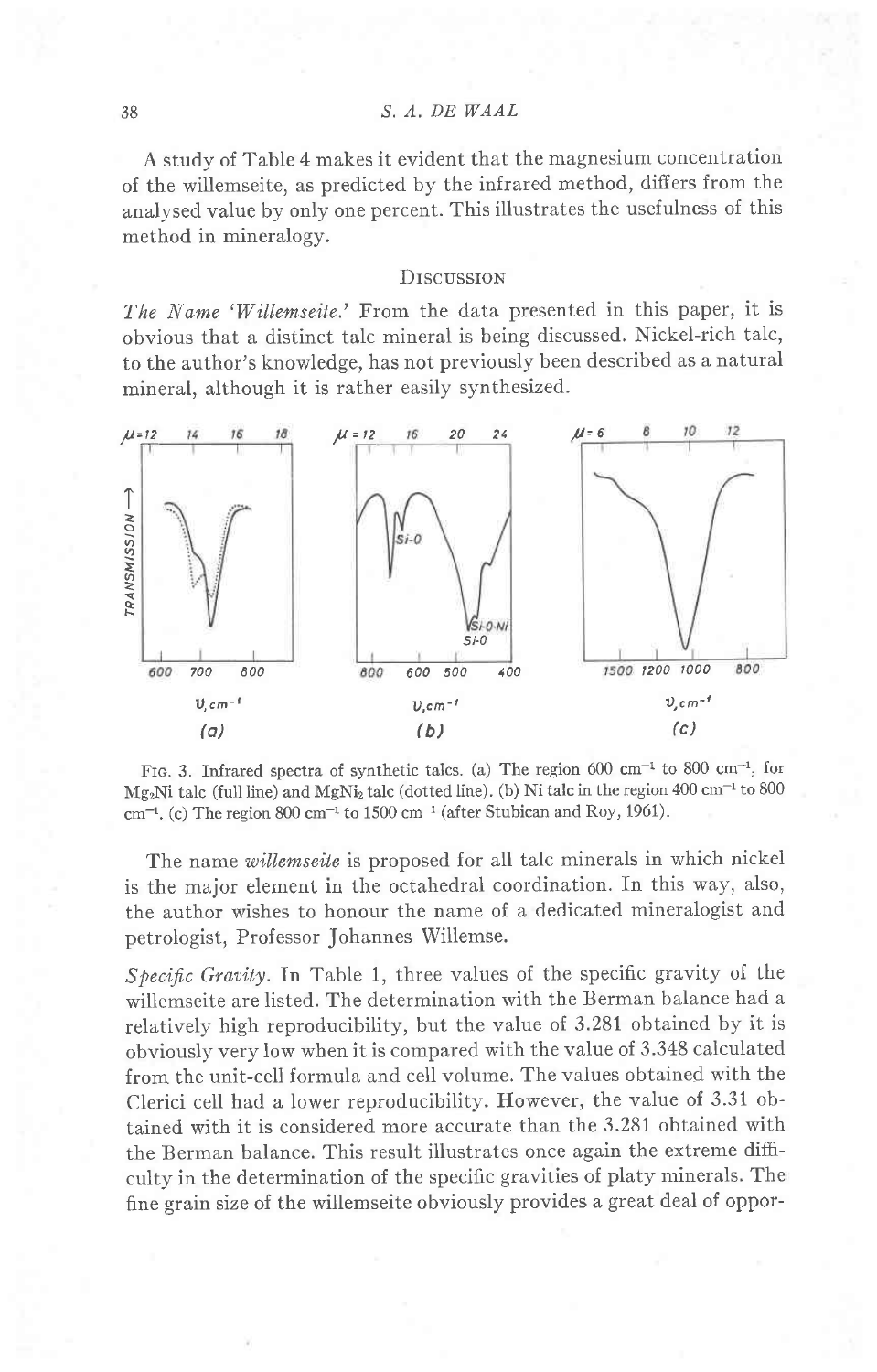| Line notation <sup>3</sup>                                           | $N_A$                     | N <sub>B</sub>                     | Nc                   | N <sub>D</sub>                                 |
|----------------------------------------------------------------------|---------------------------|------------------------------------|----------------------|------------------------------------------------|
| Closest three cations<br>$(R = two-valent cations$<br>other than Mg) | Mg, Mg, Mg                | Mg, Mg, R                          | Mg, R, R             | R, R, R                                        |
| Theoretical intensity<br>ratiosh                                     | $\mathbf{1}$              | 3x<br>$1-x$                        | $3x^2$<br>$(1-x)^2$  | $x^3$<br>$(1-x)^3$                             |
| Measured wavenumber<br>in $cm^{-1}$ <sup>c</sup>                     | 3676.7                    | 3662.4                             | 3645.4               | 3624.8                                         |
| Measured intensity<br>ratios (integrated<br>peak areas)              | i) 1.0<br>$ii) 2.1 + 0.4$ | 9.0<br>$18.8 + 1.2$                | 17.9<br>$37.6 + 0.9$ | 19.8 <sup>d</sup><br>$41.6 + 1.1$ <sup>e</sup> |
| Calculated intensity<br>ratios from cell formula                     | (i) 1.0<br>$ii)$ 1.8      | 8.5<br>15.0                        | 24.2<br>42.8         | 22.9 <sup>d</sup><br>40.3e                     |
| Mg concentration<br>calculated from                                  | $N_A$ : $N_B$<br>0.248    | $N_{\rm B}$ : $N_{\rm C}$<br>0.333 |                      | $N_{\mathbf{C}}$ : $N_{\mathbf{D}}$<br>0.231   |
| Average value                                                        | 0.271                     |                                    | v                    |                                                |
| Mg concentration from<br>cell formula                                | 0.260                     |                                    |                      |                                                |

#### TABLE 4. INFRARED DATA ON THE WILLEMSEITE AS DERIVED FROM THE HYDROXYL **STRETCHING VIBRATIONS**

<sup>a</sup> After Wilkins (1967).

**b** After Vedder (1964), where  $(1-x) = Mg$  concentration, and  $x =$  the concentration of the ions replacing Mg in the octahedral site.

e Error of measurement: = 0.1 cm<sup>-1</sup>; Accuracy of Perkin-Elmer spectrometer is claimed to be  $0.5 \text{ cm}^{-1}$ .

<sup>d</sup> Intensity ratio where intensity of  $N_A$  equals 1.

• Intensity ratio where total intensities of  $N_A + N_B + N_C + N_D = 100$ .

tunity for trapping air, especially with the Berman balance where a grain size of plus 100 mesh (Tyler) was used. In the Clerici cell, this factor of trapped air is markedly reduced since very small grains are used in this experiment.

Unit-Cell Formula. The unit-cell formula (Table 2) calculated from the chemical analysis shows a discrepancy in that the total number of ions (6.18) in the octahedral coordination site is slightly higher than the maximum permissible number of 6.00. This may be partly due to small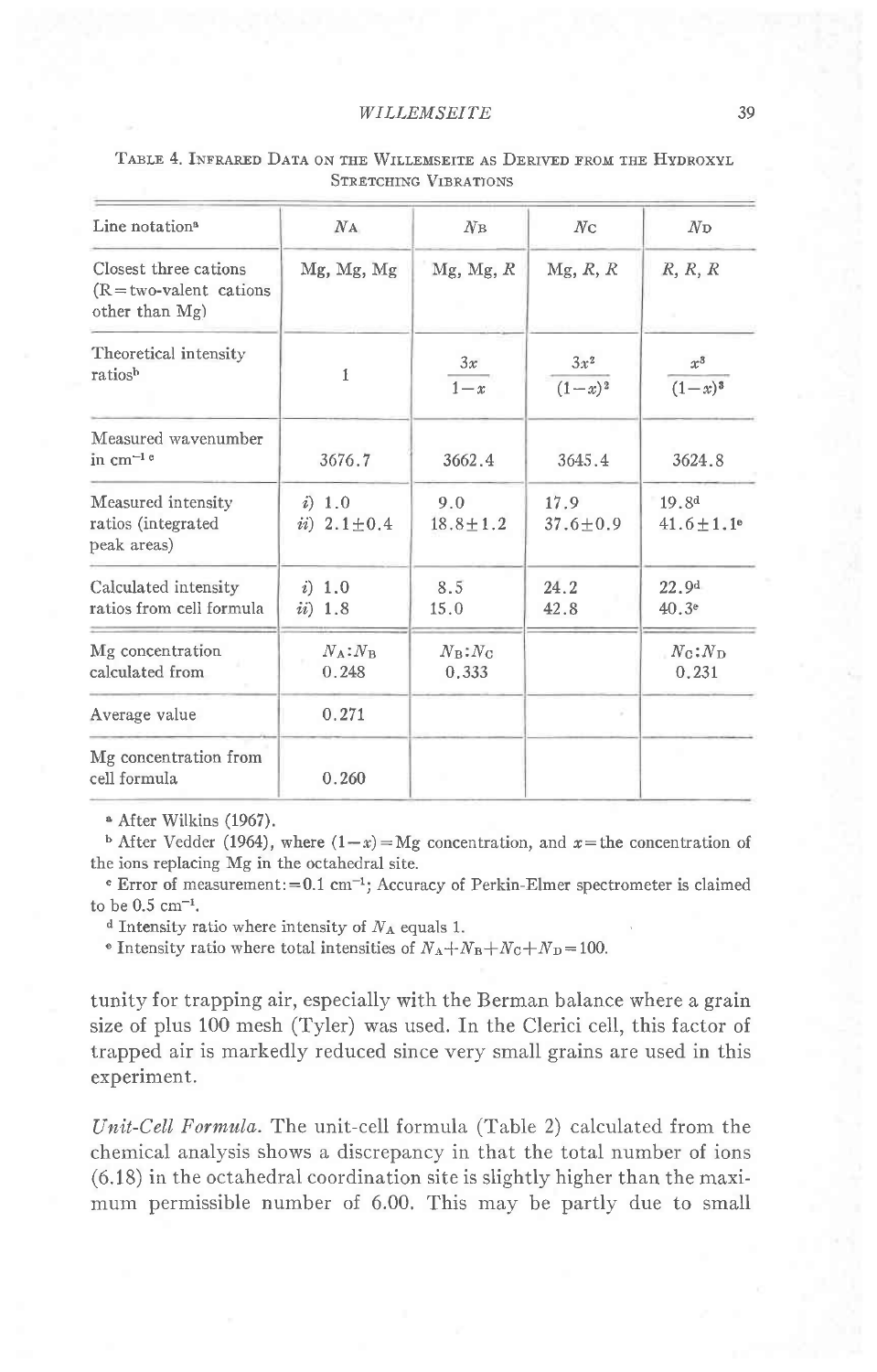

FIG. 4. Hydroxyl vibration bands of willemseite in the region  $3620 \text{ cm}^{-1}$  to  $3680 \text{ cm}^{-1}$ .

amounts of goethite, present as a brown coloration on some of the willemseite grains, as well as minor amounts of ferroan trevorite in the powder submitted for analysis. The influence of this brown goethite coloration on the magnetic properties and on the specific gravity was negligibly small. Separation of these grains was not possible. Strictly speaking, the number of trivalent ions accommodated in the octahedral layer must equal the number of trivalent ions that replace the silicon in the tetrahedral layer. This would mean that the total number of trivalent cations in the octahedral sites in the willemseite will be  $0.068$ —that is, the number of aluminium ions that replace the silicon. From this discussion it is evident that 0.135 of the trivalent iron ions must be regarded as an impurity. The total number of cations in the octahedral coordination will therefore be reduced by 0.135 to approximately 6.04, which is an acceptable figure.

 $X$ -ray Diffraction. The broad and diffuse lines of the willemseite pattern made accurate measurement of the  $\theta$ -values extremely difficult. The measured values were indexed according to the  $C\epsilon$  space group, but, because of the inaccuracy of measurement, a higher symmetry arrangement, such as  $C2/c$ , is possible.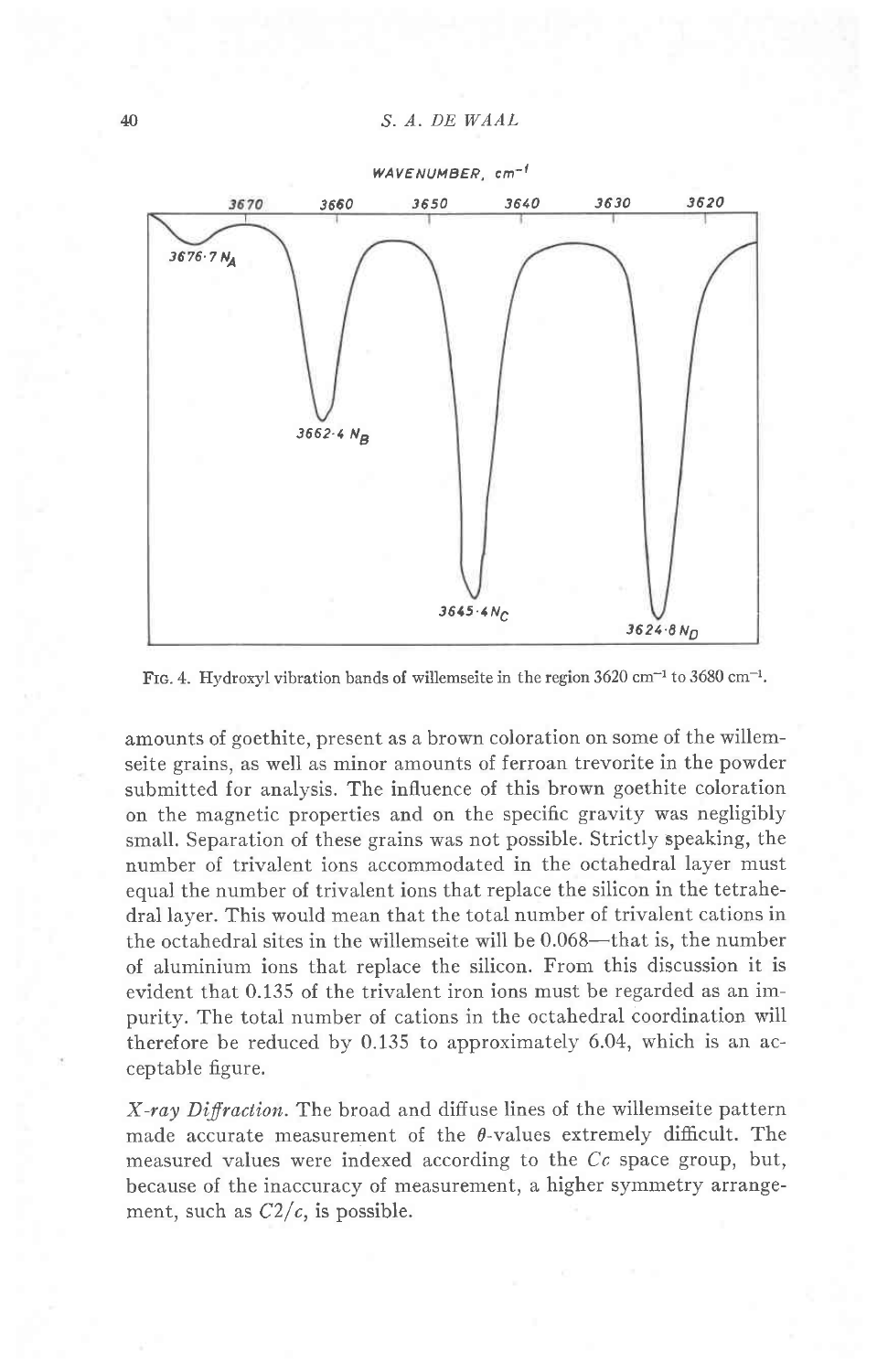Infrared Work. The observations made on willemseite are in good agreement with published work on synthetic nickel-rich talc. Of interest, however, are the intensity ratios of the hydroxyl stretching bands in the region between 3600 and 3700 cm-l. From Table 4 it is evident that there is a pronounced difference in the intensity ratios of the four bands when expressed with the assumptions that the intensity of  $N_A$  equals one and the total intensity of the four bands  $(N_A+N_B+N_C+N_D)$  equals 100. The author contends that the latter system of expression is the better. Because a constant value of 100 for the total intensity of the four bands is used, it is possible to compare directly two or more sets of intensity ratios. This is not possible with the first system of expression, because  $N_A$ itself is variable.

Furthermore, it is evident from Table 4, that the measured intensities of the  $N_A$  and  $N_D$  bands are close to the calculated values. The intensities of the  $N_B$  and  $N_C$  bands are, respectively, higher and lower than the calculated values. Cation clustering is therefore not significant, because, in such a case, the measured intensities of the  $N_A$  and  $N_D$  band would be expected to be higher than the calculated intensities.

Strens (1966) showed that, in amphiboles, the ratio  $(Bo/Be)/(Co/Cc)$ (where  $Bo$  and  $Co$  are the observed intensities, and  $Bc$  and  $Cc$  the calculated intensities, of  $N_B$  and  $N_C$ , respectively) gives an indication of preference for certain cations to fill certain sites in the amphibole structure. The ratio  $(Bo/Be)/(Co/Cc)$  for willemseite is greater than unity and therefore indicates that the magnesium shows a preference for certain octahedral coordinated sites. Depending on the stacking of the silicon layers in the talc structure, conditions are obtained where either one out of every three sites in the octahedral coordination has a centre of inversion, or vice versa. Because the precise stacking of the silicon layers in the willemseite was not determined in the present investigation, the author is unable to tell precisely which sites of octahedral coordination (i.e., with or without centres of inversion) are favoured by the magnesium and which by the nickel.

#### **ACKNOWLEDGMENTS**

The author wishes to thank Dr. W. R. Liebenberg, Deputy Director of the National Institute for Metallurgy, and Dr. S. A. Hiemstra for critical comments during the investigation and during the preparation of this paper. The author also wishes to express gratitude to various staff members for assistance at all times.

#### REFERENCES

DEER, W. A., R. A. HOWIE, AND J. ZUSSMAN (1962) Rock-forming Minerals, vol. 3, Sheet Silicates. William Clowes and Sons, Ltd., London. 121-130.

DE WAAL, S. A. (1969) Nickel minerals from Barberton: I. Ferroan trevorite. Amer. Mineral. 54, 1204-1208.